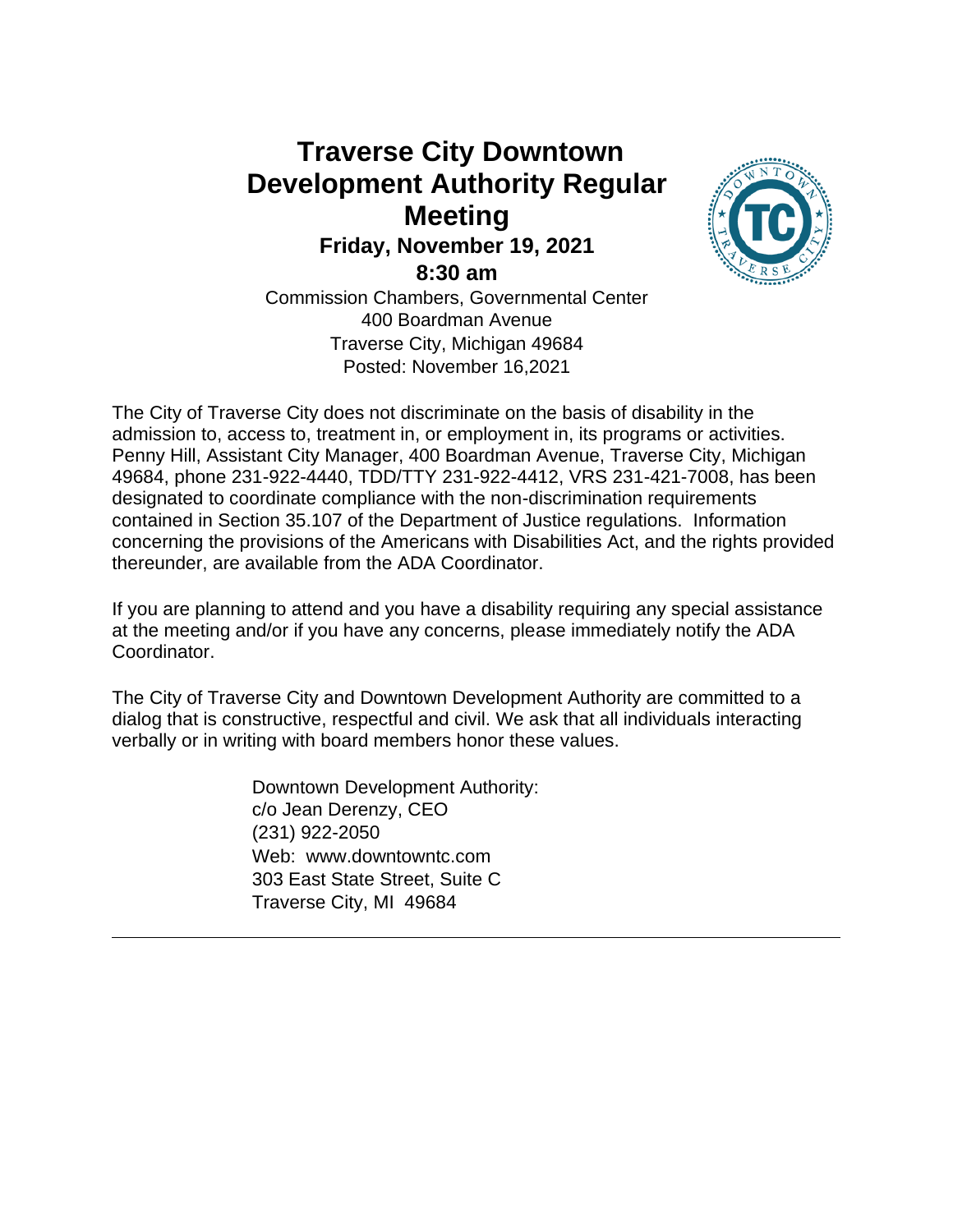## **Welcome to the Traverse City Downtown Development Authority meeting!**

# **Agenda**

Page

### **1. CALL TO ORDER**

#### **2. ROLL CALL**

## **3. REVIEW AND APPROVAL OF AGENDA**

A. Consideration of Approving the Agenda as Presented

## **4. CONSENT CALENDAR**

*The purpose of the consent calendar is to expedite business by grouping non-controversial items together to be dealt with by one DDA Board motion without discussion. Any member of the DDA Board, staff or the public may ask that any item on the consent calendar be removed therefrom and placed elsewhere on the agenda for individual consideration by the DDA Board; and such requests will be automatically respected. If an item is not removed from the consent calendar, the action noted in parentheses on the agenda is approved by a single DDA Board action adopting the consent calendar.*

- A. Consideration of approving the minutes of the Regular Meeting of October 15, 2021 (approval recommended) (Jean Derenzy) October 15, 2021- Downtown Development Authority Regular Meeting Minutes - PDF 5 - 10
- B. Consideration of approving Financial Reports and Disbursements for the DDA, TIF 97, Old Town TIF, Parking Services, and Arts Commission for October 2021 (approval recommended) (Jean Derenzy, Harry Burkholder, Nicole VanNess) DDA General, TIF 97, Old Town TIF Financials - October - PDF TC Parking Financials - October 2021 - PDF TC Arts Commission Financials - October 2021 - PDF 11 - 21
- C. Old Town Paver Project (approval recommended) (Jean Derenzy, Nicole VanNess) Old Town Garage Paver Restoration Project Memo (Derenzy, VanNess) - PDF 23
- D. After Hour Permit Rate (approval recommended) (Jean Derenzy, Nicole VanNess) 25 - 26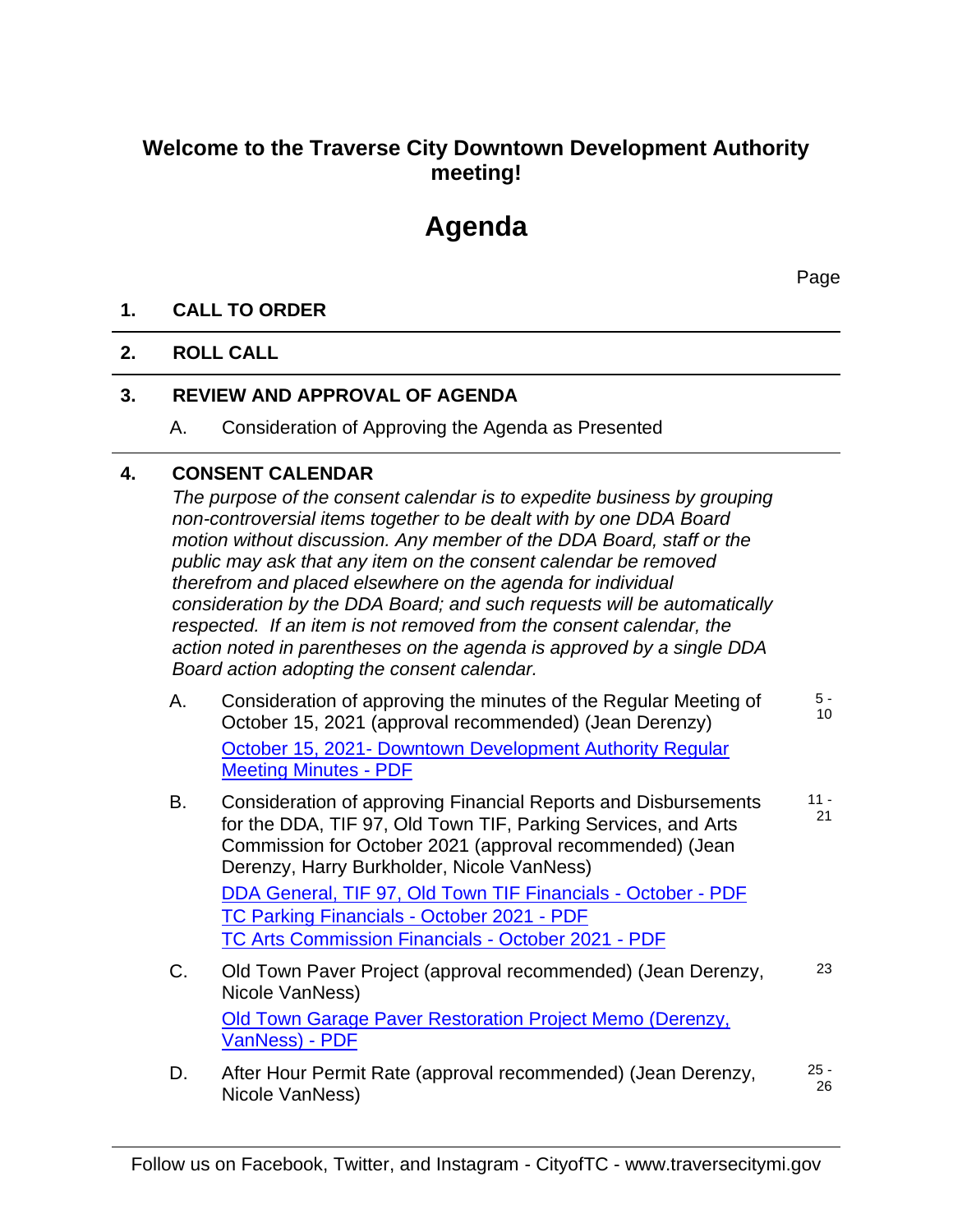|    |    | <b>Establish After-Hours Permit Rate Memo (Derenzy, VanNess) -</b><br><b>PDF</b>                                                                |              |
|----|----|-------------------------------------------------------------------------------------------------------------------------------------------------|--------------|
|    | Е. | Luke II Payment Security Software Update (approval<br>recommended) (Jean Derenzy, Nicole VanNess)                                               | 27           |
|    |    | Pay Station Security Payment Update Memo (Derenzy, VanNess) -<br><b>PDF</b>                                                                     |              |
|    | F. | Luke II Software and Communication Subscription (approval<br>recommended) (Jean Derenzy, Nicole VanNess)                                        | 29           |
|    |    | <b>Pay Station Software and Communication Service Order Memo</b><br>(Derenzy, VanNess) - PDF                                                    |              |
| 5. |    | <b>ITEMS REMOVED FROM CONSENT CALENDAR</b>                                                                                                      |              |
| 6. |    | <b>SPECIAL ORDER OF BUSINESS</b>                                                                                                                |              |
|    | А. | East Front Street Update (Information/Update) (Jean Derenzy, Chris<br>Zull - Progressive AE)                                                    | $31 -$<br>34 |
|    |    | East_Front_Street_Memo_Final_Final<br><b>East Front Street Project Update Memo (Progressive AE) - PDF</b>                                       |              |
|    | Β. | Presentation of Grandview Parkway 2023 Work (MDOT<br>Representatives)                                                                           | $35 -$<br>37 |
|    |    | <b>Grandview Parkway Presentation Memo (Derenzy, Burkholder) -</b><br><b>PDF</b><br><b>Preliminary Design Concepts - PDF</b>                    |              |
| 7. |    | <b>CEO REPORT</b>                                                                                                                               |              |
|    | Α. | Consideration of Paid Time off for Staff Appreciate Week (approval<br>recommended) (Derenzy)                                                    | 39           |
|    |    | Staff Appreciation Week Memo (Derenzy, Burkholder) - PDF                                                                                        |              |
|    | В. | Concept Plan for Trail & Parkway (approval recommended)<br>(Derenzy)                                                                            | 41 -<br>43   |
|    |    | <b>Concept Trail and Parkway Memo (approval recommended)</b><br>(Derenzy, Burkholder) - PDF<br><b>TART Letter of Intent (Julie Clark) - PDF</b> |              |
|    | C. | <b>Scheduling or Planning/Strategy Session</b>                                                                                                  | 45           |
|    |    | <b>Strategic Planning Scheduling Memo (Derenzy, Burkholder) - PDF</b>                                                                           |              |
|    | D. | <b>Project Updates</b>                                                                                                                          | 47 -<br>48   |
|    |    | Project Updates Memo (Derenzy, Burkholder) - PDF                                                                                                |              |
| 8. |    | <b>BOARD MEMBER UPDATES</b>                                                                                                                     |              |
|    | А. | Arts Commission Update (Steve Nance)                                                                                                            | 49           |